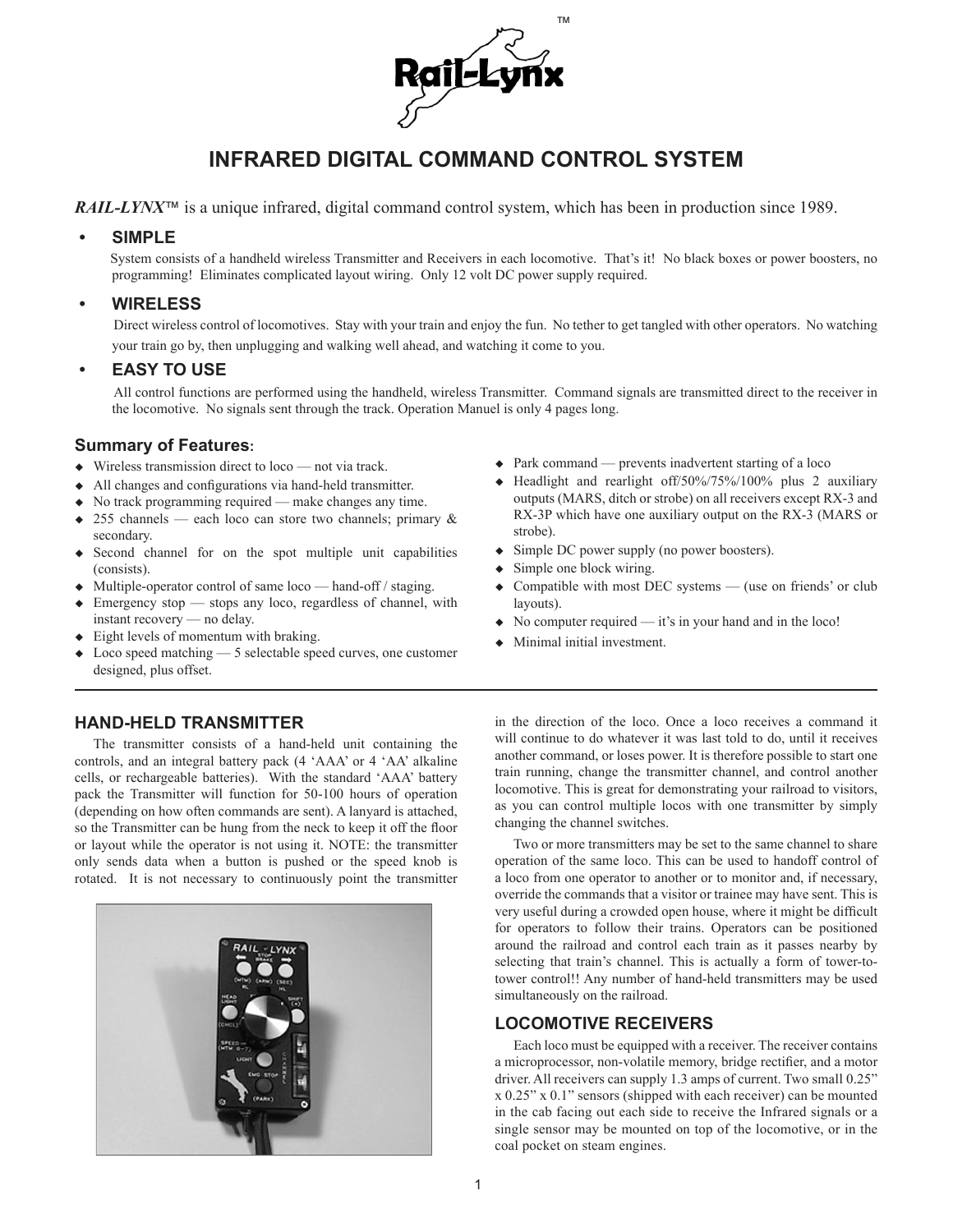

Each receiver permanently stores the primary and secondary channel assignment, momentum, park, lighting, speed offset, and speed table selection, until they are changed.

### **CONTROL**

The speed and direction of the loco is controlled in two ways. Direction is selected by pressing one of the two direction buttons. The speed knob is then used to start and stop the loco, just as with a standard power pack. The loco will continue to restart in the same direction until the other direction button is selected.

If the stop button is pushed while the loco is running, the loco will come to a smooth stop. Either of the direction buttons can then be pushed, and the loco will start in that direction and accelerate to the speed setting last left on the knob. This allows one handed, three button control of the loco for switching operations. Just set a comfortable speed on the knob, a momentum setting that is fairly low, and you can stop and ramp back up to the selected speed using just the stop and the two direction buttons.

If the loco is running in one direction, and the other direction button is pushed, the loco will ignore the command and not suddenly reverse direction. The loco must be stopped before a direction change can be made. A small slide switch provides for reversing the phase of the direction buttons, when using a reversing loop, wye, or turntable.

### **255 CHANNELS**

The *RAIL-LYNX* system provides 256 (00 - 256) primary channels, or addresses, of which 255 are available for allocation to individual locomotives. The 00 channel is reserved for the Emergency stop function. Each channel equates to a single locomotive. All receivers are shipped set to channel 01. After installation the channel of a particular receiver/locomotive combination would normally be changed, usually to the last 2 digits of the number of the locomotive. Channels are selected on the Transmitter using two thumbwheel switches. The 255 channel capacity may seem like overkill, but you can take advantage of it in many ways. It is also possible to assign secondary channels, which make the creation of MU'ing or creating consists easy.

#### **MU'ing or CONSISTS**

Each of the participating locos is loaded with the same secondary channel and is set to run in the correct direction. This is done, using the Transmitter, anywhere on the railroad and no programming of the track is involved. Why not assign the train number as the secondary channel number. This works well with staging yards (even with one loco) as you do not need to know the loco number, only the train number.

Note that the primary channel is always active, regardless of whether or not a secondary one has been loaded, so that any one of a set of MU'ed locos may still be operated independently of the others by using it's primary channel. You can cut off a helper and run it

to the water tower by selecting it's primary channel, return it to the train, set the Transmitter back to the secondary channel and resume the helper operation.

The multiple assignment can be canceled at any time, by using the Transmitter to cancel the secondary channel in one (using it's primary channel) or all locos (using the secondary channel). Note that locos can be added or deleted at any time, as when you add or cut off helpers.

### **HELPER OPERATION**

Using separate channels and operators with mid-train and/or rearend helpers can be a rewarding challenge.

#### **RELIABLE CONTROL DISTANCE**

The *RAIL-LYNX* transmitter sends the signal directly from the hand-held transmitter directly to the sensor in the loco. No control signals pass through the track. The track only provides power to the loco. Reliable command distance is about 10 to 15 feet, and therefore you must remain within that range for proper operation. The best operation is achieved by bouncing the signal off the ceiling/backdrop, with the transmitter pointed at about a 45 degree up angle (a natural position of your hand) and in the general direction of the loco. Pointing directly at the loco is not required.

On multi-level layouts, signals can be bounced off the ceiling on the upper levels, bounced or directed on the middle levels, and pointed directly on the bottom level.

#### **EMERGENCY STOP**

An emergency stop button is provided which will stop any train within range, regardless of channel assignment. This may be used to stop another operator's train to prevent a collision or some other embarrassing event! All momentum is bypassed with this command, so the train will stop as fast as possible.

**Note:** there is no delay in recovering from an emergency stop command.

### **COMPATIBILITY**

Because the *RAIL-LYNX* System only requires 12 volt track power, it is truly portable. It can be used on any standard 12 volt DC powered layout (some power packs may require a filter capacitor) It will operate simultaneously and independently on top of any of the popular tethered command control systems! It has been tested with:, CTC 16 (MR magazine), CTC 80 (Keeler Rail Specialties), Rail Command (CVP), Onboard (Keller Engineering), and the NMRA DCC standard. In general most Dynatrol (PSI) (no longer manufactured) systems are also compatible with the *RAIL-LYNX* Infrared Command Control System.

The *RAIL-LYNX* Infrared Command Control System is well suited for clubs, as each member is not required to convert to command control. Therefore, those who select the *RAIL-LYNX*  system may bring their own transmitter and locos on operating night. Just set the voltage for all blocks to 12 volt DC, and the club has command control.

#### **MOMENTUM / BRAKE**

The rate at which the loco is allowed to accelerate and decelerate is determined by the level of momentum selected. There are eight levels to choose from (0-7). The selection is done via the transmitter, and can be changed at any time. As an example, a large amount of momentum might be selected when a heavy train is being operated, then the momentum can be reduced when the loco is cut off and run light to the engine terminal.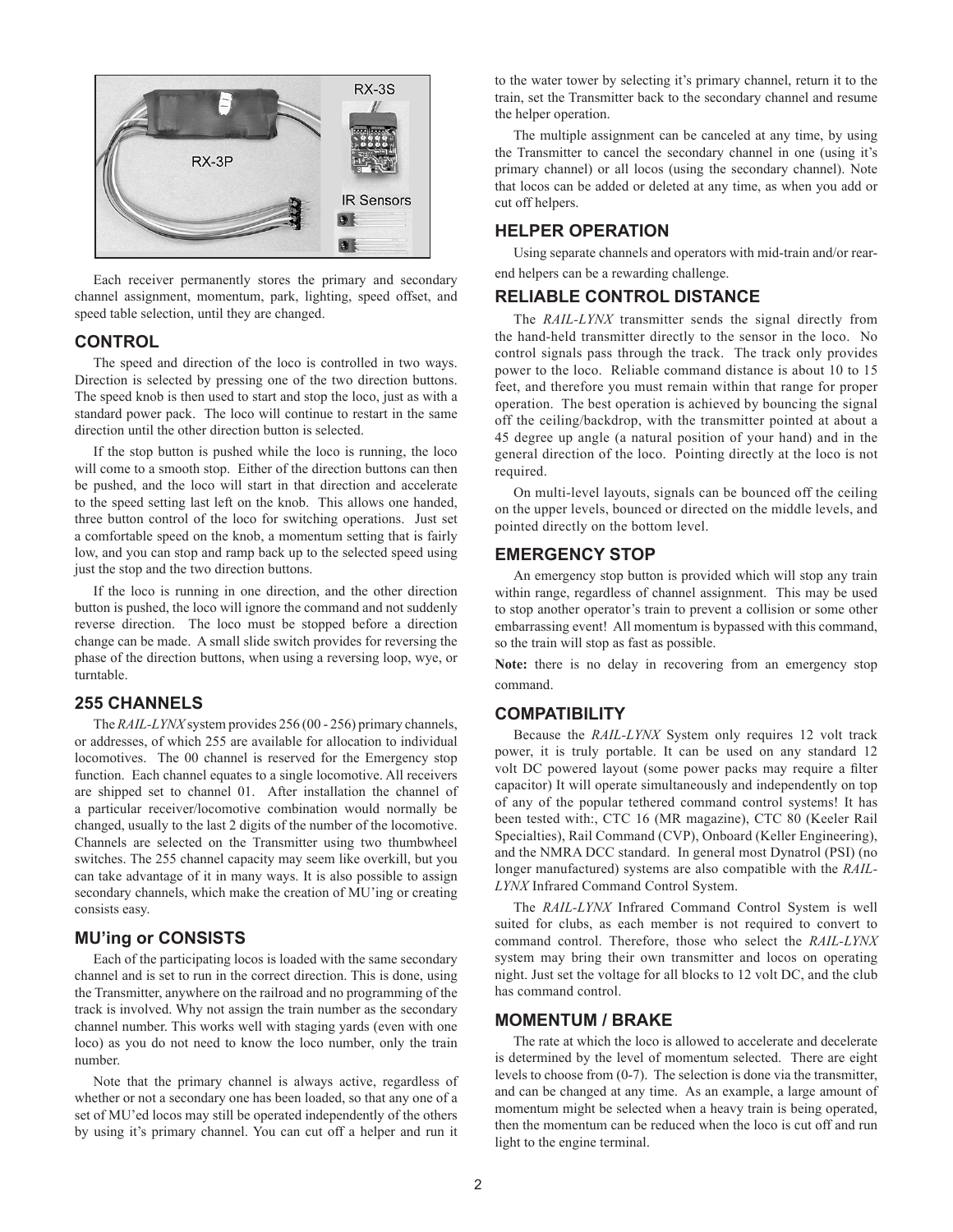If, after being commanded to stop (either by knob or button), the train is not slowing fast enough, additional pushes on the stop button will act as a brake and bring the train to a quicker stop. if you hold the stop button down, it will repeat the command every 1/2 second.

### **SPEED OFFSET AND SPEED CURVES**

The primary channel is normally loaded when the receiver is first installed, and is never changed. At the same time it is loaded, a speed offset value may also be stored. We recommend that the offset be set so the loco just starts to move on the first click of the rotary knob. This eliminates wasted knob rotation.

In addition, there are 4 different speed curves stored in the receiver, plus one that can be custom designed and downloaded (contact *RAIL-LYNX* for details*).*The custom curve can be used to make locos with different speed characteristics run well together. Any of these 5 speed curves maybe selected at any time anywhere on the railroad.

### **HEADLIGHT CONTROL**

There are 2 control outputs, which may be used for headlight/ rearlight control (off, dim, bright, brighter). No resistors are required if 12-14 volt lamps are installed in the loco. Many railroads used the dimming or turning off of the headlight to signal an oncoming train that a train was in the clear on a siding. Additional outputs can be configured for on/off, MARS light effect, ditch lights, or strobelights depending on receiver. These outputs are rated at 100 mA. (0.1amp) each.

#### **FLASHLIGHT**

An extremely bright yellow LED on the transmitter can be used to read car numbers in dim light, those with severe weathering, or even to locate things that roll under the layout.

### **LAYOUT DESIGN CONSIDERATIONS**

The wireless feature of the *RAIL-LYNX* Infrared Command Control System is particularly suited to a walk-around railroad. The 3-button control makes it ideal for switching layouts.

#### **CEILINGS**

For best operation, the ceiling area above the railroad should be white or a light color. If there are exposed, dark ceiling beams, the Infrared signal will be absorbed and not reflected back onto the railroad.

#### **LIGHTING**

The system relies on the transmission of Infrared energy from the transmitter to the sensor on the loco. Sunlight and incandescent lights contain large amounts of Infrared energy. Therefore, operation under sunlight will not work (as in a garden railroad). Normal incandescent lighting has little effect on the system, unless it is extremely intense (100 watt bulbs one foot over the loco). Multideck designs usually use many low wattage lamps between the decks and they do not cause a problem. Standard fluorescent lamps (2' and 4' tubes for example) emit little Infrared energy and have minimum affect on the system, so no precautions are required.

#### **POWER**

Power can be supplied by any well regulated, low ripple 12 volt DC power supply(s). It can be purchased from a surplus house (10) amps for about \$50), or from RADIO SHACK. The current rating in amps should be equal to the total number of locos that are to be operated simultaneously (not the total on the railroad) with a significant additional margin. In this case, bigger is better.

Most common power packs can be used, but may require a filter capacitor to remove the ripple. They normally do not have much current capacity (they usually will only operate 2-3 locos), and the regulation (voltage changes with load) is usually poor.

#### **WIRING**

Simply run a pair of heavy gauge (#12 or #14) power distribution wires around the railroad!! Drop light gauge (#22 or #24) feeder wires from the track to the power distribution wires about every 6 feet).

#### **DUAL CIRCUIT BREAKER**

Optional electronic circuit breakers are available which can be used to divide the railroad into several electrical blocks for isolation of faults (shorts) and to limit the maximum short circuit current. They automatically and continuously attempt to reset three times per second, until the fault is cleared. Each breaker can be set to trip at the desired maximum value required for that block. Thus, even though you may be using a 10 amp supply, the maximum allowed in that block might be only 2 amps. This prevents pitted wheels and melted feeder and frog wiring. The other advantage of using the breakers is that a short in one block will not affect other blocks. So, when someone runs a switch in the yard, the mainline trains keep running. Each module contains two circuit breakers.

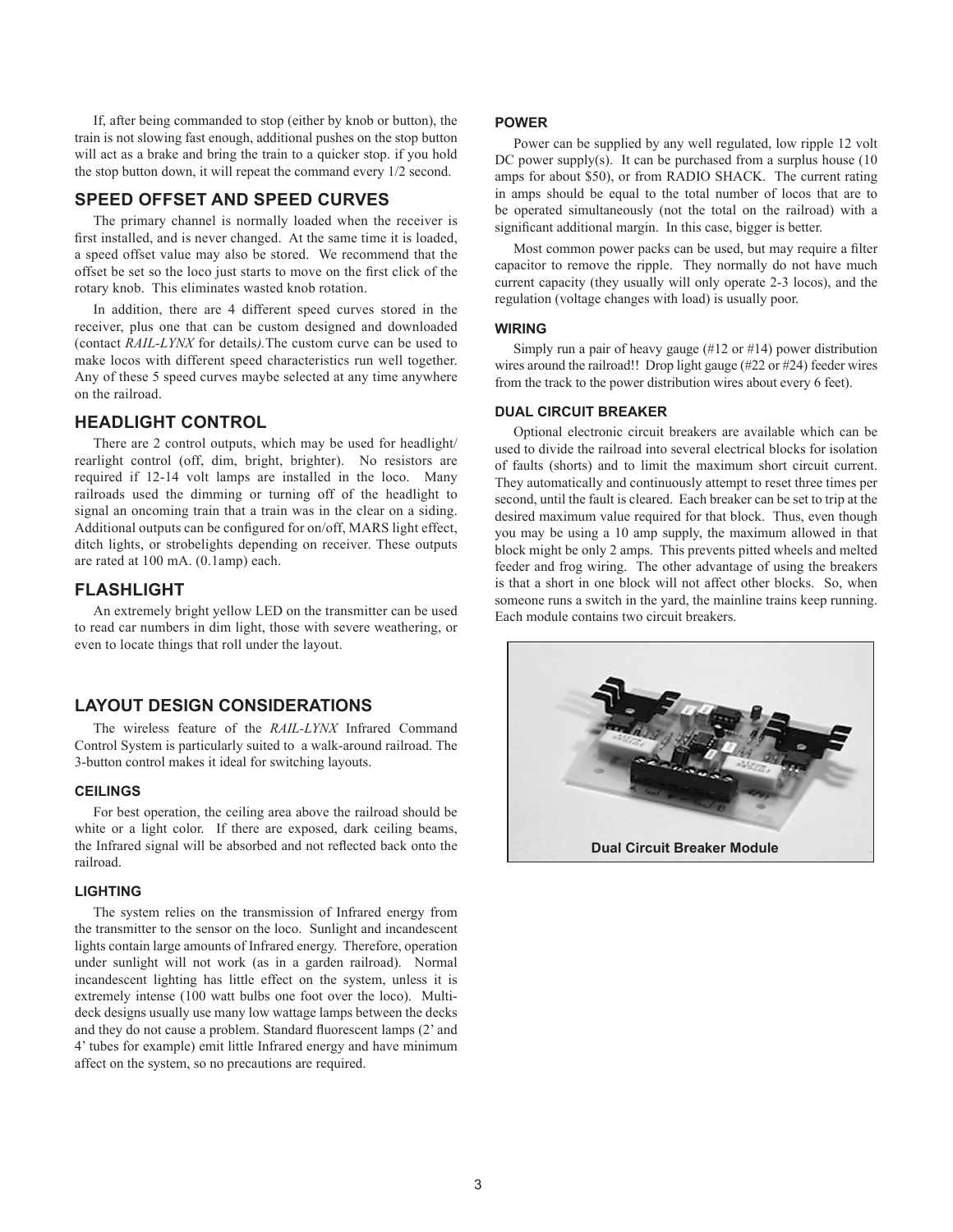#### **REVERSING LOOPS**

Reversing loops are easy to wire, as all that is required is to reverse the polarity of the loop, while the train is in it. This is the opposite of what is normally done on standard DC wired railroads, where the polarity of the main track is changed while the loco is in the loop.

With command control, polarity of the voltage on the track has no effect on the loco, so it can be changed right under the loco while it is in the loop, and leave the main alone. This can be done manually using a switch, or automatically, by simply using the same signal that controls the track switch at the entry/exit of the loop to control the polarity of the loop. Usually, this can be done using a relay. The automatic reverse loop module manufactured by MRC will also work.

#### **TUNNELS, HIDDEN TRACK, AND STAGING**

Any time the loco is hidden from the transmitter and control is required, a repeater may be used to re-transmit the signal to the loco. The Repeater Unit consists of a sensor (to receive the signal) a repeater printed circuit board (to regenerate the signal), and ten Infrared LED's located in the hidden area (to send the signal to the loco). Each LED can cover approximately 2 feet, so up to 20 feet of hidden track can be controlled with one repeater. If the repeater is powered with 24 VDC, it can drive up to 24 LEDs, and cover 48 feet of hidden track. The LEDs can be distributed among several hidden areas; so one repeater may be used for several tunnels. Repeaters may also be used to provide coverage in non-hidden areas, such as large yards.



#### **BLOCK DETECTION**

Any of the standard block detection systems work well with command control. Most use a diode in series with the negative power return in each block. If any versions of the "TWIN T" are used, only half of the "T" has to be used because the track polarity never changes (a reversing loop is one exception). The only caution is that the maximum voltage that may be applied, if a separate power supply is used, is 12-14 volts.

### **RECEIVER & LOCOMOTIVE COMPATIBILITY LIST**

### **RX-3**

All locomotives with space available.

#### **RX-3P**

All locomotives with a DCC plug and space available. **RX-3A (Drop In)**

Atlas: GP-7, GP-38/40, RS-1/2/3, C424/425, F-3A/B Athearn: F-7A/B, RSD-4/5/12, C3--7, U23B, U33C/36C Kato: Genesis SD-70, SD-80, SD-90

Stewart: GP-35, SD-40, AS16, F-3A/B, F-9A/B, U25B

#### **RX-3L (Plug and Play):**

LifeLike: GP-7, GP-9 (NEW), GP-30, SD-60 Bachman: 2-8-0

#### **RX-3K (Plug and Play)**:

Kato: RS-2, RSC-2, C44-9W

LifeLike 0-8-0

Bachman: Doodlebug

## **RX-3S**

Atlas: GP-7, GP-40, U23B, U23C, RS-11 & C30-7 Bachmann: 2-8-0, K4 & Acela

Kato: RS-2, RSC-2, GP-35, SD-40-2 & SD-45

Stewart RS-12

And Others

### **RX-3O**

2-rail 'O' gauge and indoor 'G' gauge locomotives